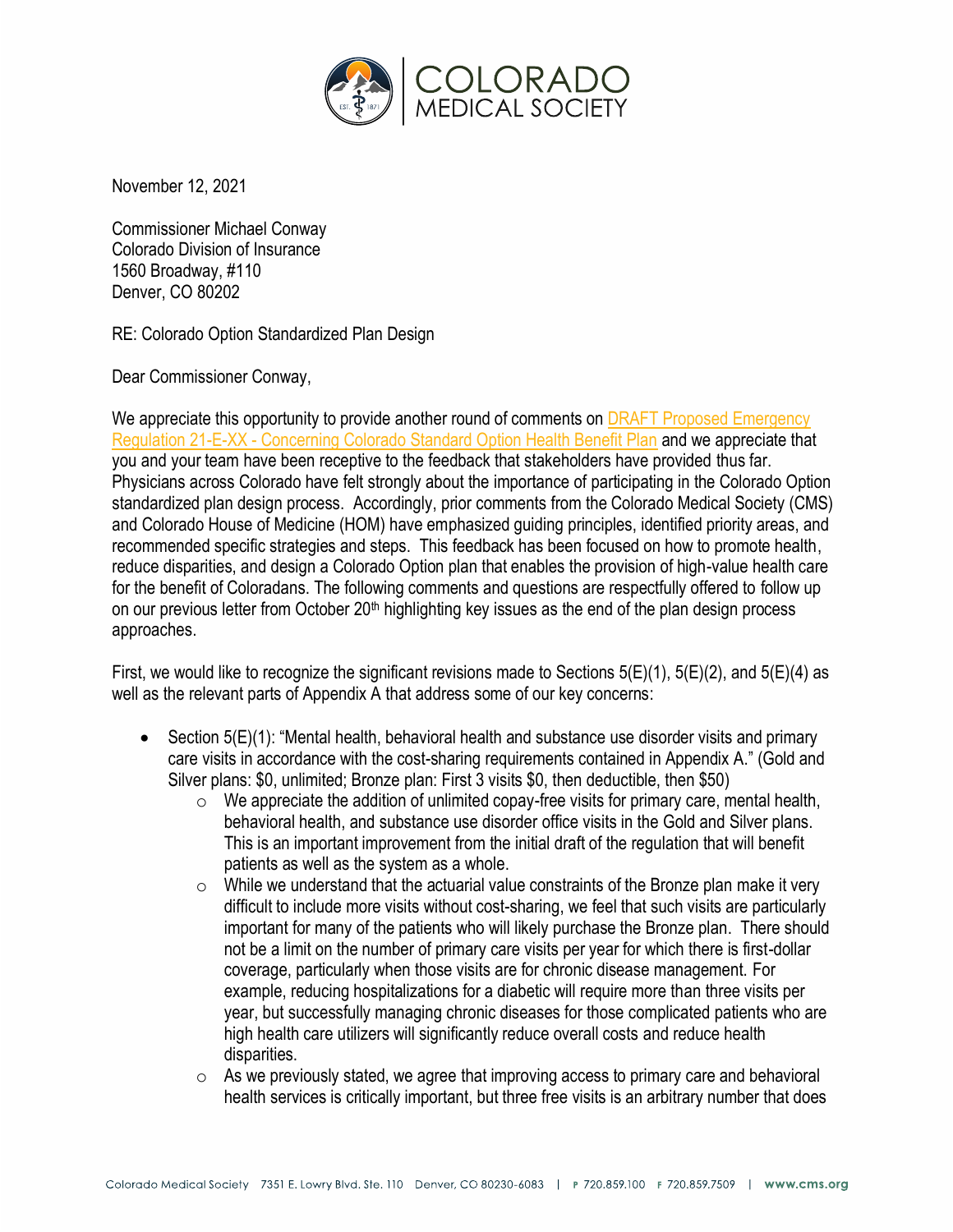not facilitate the crucially important, cost-saving care that chronic disease patients need in order to effectively manage their conditions and keep them from utilizing higher-cost services down the line (emergency room visits, hospitalizations, etc.).

- $\circ$  The importance of access to additional primary care, mental health, and behavioral health office visits without cost-sharing in the Bronze plan is especially salient given the racial equity goals of the standardized plan.
- Section 5(E)(2): "Prenatal and postnatal visits in accordance with the cost-sharing requirements contained in Appendix A…" (Gold and Silver plans: \$0; Bronze plan: First 3 visits \$0, then deductible, then \$50)
	- $\circ$  As above, and as we previously stated, three free visits is an arbitrary number. A healthy pregnancy would typically have around 13 or 14 prenatal visits; more may be indicated if there are complications. Any limits on obstetrical care-related visits and any copayment, coinsurance, or deductible requirements will have a chilling effect on patients' utilization of important prenatal and postnatal services, especially for the most vulnerable patients.
	- $\circ$  We appreciate the addition of unlimited copay-free visits for prenatal and postnatal care in the Gold and Silver plans. Once again, this is an important improvement from the initial draft of the regulation that will benefit patients as well as the system as a whole. We also appreciate that the regulation now addresses the use of a global billing structure for pregnancy-related care.
	- $\circ$  As above, though, while we understand that the actuarial value constraints of the Bronze plan make it very difficult to include more visits without cost-sharing, we feel that such visits are particularly important for many of the patients who will likely buy the Bronze plan. The importance of access to additional prenatal and postnatal visits without cost-sharing in the Bronze plan is especially salient given the racial equity goals of the standardized plan.
- Section 5(E)(4): "…a. Carriers must include the "Colorado QuitLine" as part of covered tobacco cessation programs; b. When diabetic outpatient education is prescribed, carriers must include a program recognized by the National (CDC) Diabetes Prevention Program as part of diabetes prevention coverage."
	- $\circ$  We appreciate these efforts, as well as the inclusion of diabetes supplies with no costsharing, to include some of the best practices for addressing key, state-identified disparities (including tobacco use and cessation, diabetes and pre-diabetes, cardiovascular disease, asthma, and obesity). We hope the DOI can build on this precedent in future iterations of the standardized plan.

Second, we would like to call attention once again to the following sections:

- Section 5(D): "Coverage must provide essential health benefits as defined in Colorado Regulation 4-2-42. Carriers are not permitted to add benefits outside of those outlined in Regulation 4-2-42."
	- o Carriers still cannot add benefits outside the essential health benefits? HB21-1232 says the "standardized plan must…Include, at a minimum, pediatric and other essential health benefits" (emphasis added).
- Section 5(D): "Carriers must follow the defined cost-sharing requirements for the benefits listed in Appendix A. Carriers may vary cost-sharing amounts for essential health benefits not listed in Appendix A."
	- $\circ$  So carriers still have no flexibility to incentivize high-value services and disincentivize lowvalue services within a benefit category for which there is a defined copay or coinsurance in Appendix A? Doesn't this preclude carriers from implementing value-based insurance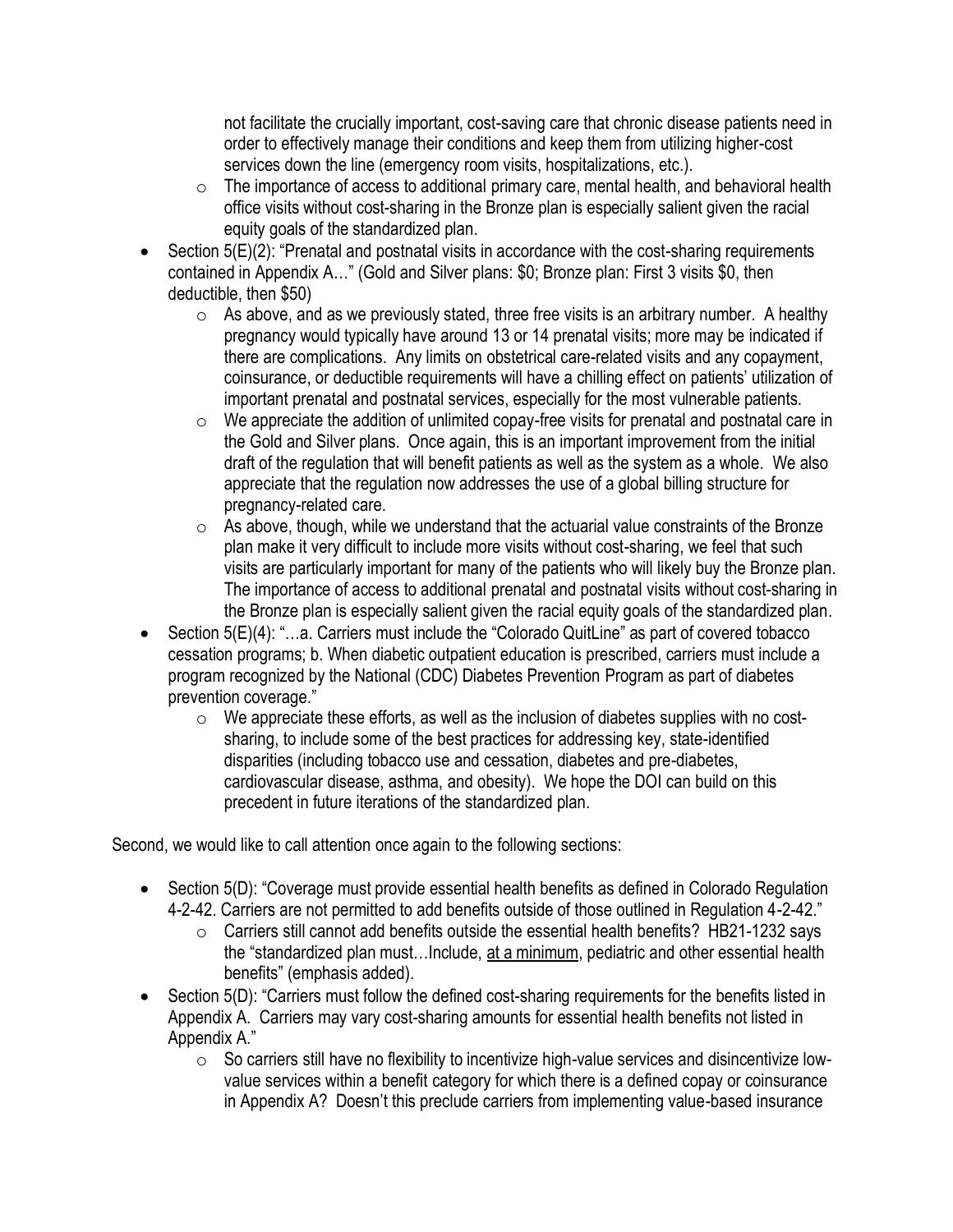design (VBID) principles? While we certainly agree that primary care and behavioral health care are high-value overall, beyond that, we still believe that identification of highvalue and low-value care must be done at the service level and not the category level—the value of individual services within a benefit category can vary. In emergency room services, for example, it is important to differentiate between potentially true emergencies (by a prudent layperson standard) and other services sought in the emergency room that can and should be handled in another setting.

- $\circ$  The slide deck from the second stakeholder meeting on August 12<sup>th</sup> said, "Are there services we want to disincentivize (e.g. low value care)? Low value care: 'certain treatments, diagnostic tests, and screenings where the risk of harm or cost exceeds the likely benefit for patients.'" As was seemingly acknowledged here and throughout the stakeholder engagement process, disincentivizing low-value care through increased costsharing can and should be a key method for reigning in health care costs, yet it is still not operationalized in this draft regulation. The regulation not only fails to enable carriers to disincentivize services that have been identified as low-value, it actually prohibits carriers from doing so by requiring them to follow the defined cost-sharing for entire benefit categories, without regard to evidence about whether a particular service is high-value or low-value. The regulation should implement this VBID approach. As we have previously emphasized, disincentivizing low-value care through higher cost-sharing must be done carefully and with an evidence-based, physician-led exception process that recognizes individual patient needs and protects the vulnerable. Any increase in cost-sharing should be evaluated to ensure it is transparent to the consumer and does not have a disproportionate impact on low-income populations and communities of color.
- o We once again would like to refer the DOI to JAMA's "Less is More" series documenting the ways that overuse of medical care fails to improve outcomes, harms patients, and wastes resources [\(https://jamanetwork.com/collections/44045/less-is-more\)](https://jamanetwork.com/collections/44045/less-is-more).
- Section 5(E)(3): "Carrier formularies shall have four drugs tiers defined as follows and that allow copay only cost sharing: a. Tier 1: Preventive Care Drugs; b. Tier 2: Generic Drugs; c. Tier 3: Preferred Brand Drugs; d. Tier 4: Non-Preferred Brand Drugs; e. Tier 5: Specialty Drugs"
	- $\circ$  We still believe that drugs for managing chronic diseases are just as important as preventive drugs. Making such drugs more affordable would enable providers to care for chronic disease patients more effectively.
- Appendix A
	- $\circ$  We still do not see anything in Appendix A that operationalizes key components of VBID, like mechanisms to facilitate chronic disease management and address other social determinants of health. As we've said in prior comments, these are foundational elements to providing high-value care and reducing racial health disparities–elements that we believe are essential to achieving the cost-saving goals within the plan required by HB21- 1232. We are still concerned that without utilizing these VBID approaches, the plan will, by default, not meet patient needs, not get at some of the true drivers of health care costs, and simply cause health insurance carriers to push the required cost cuts onto the backs of physicians and other providers alone.
	- o If the cost-saving impacts of evidence-based VBID approaches are not recognized—if the plan design does not account for the fact that high-value services are up-front investments in patients' health that prevent future utilization of costly services—then the plan design process appears to disregard a key part of the equation in a way that hamstrings this whole effort. While we understand that the DOI is constrained by the actuarial value limits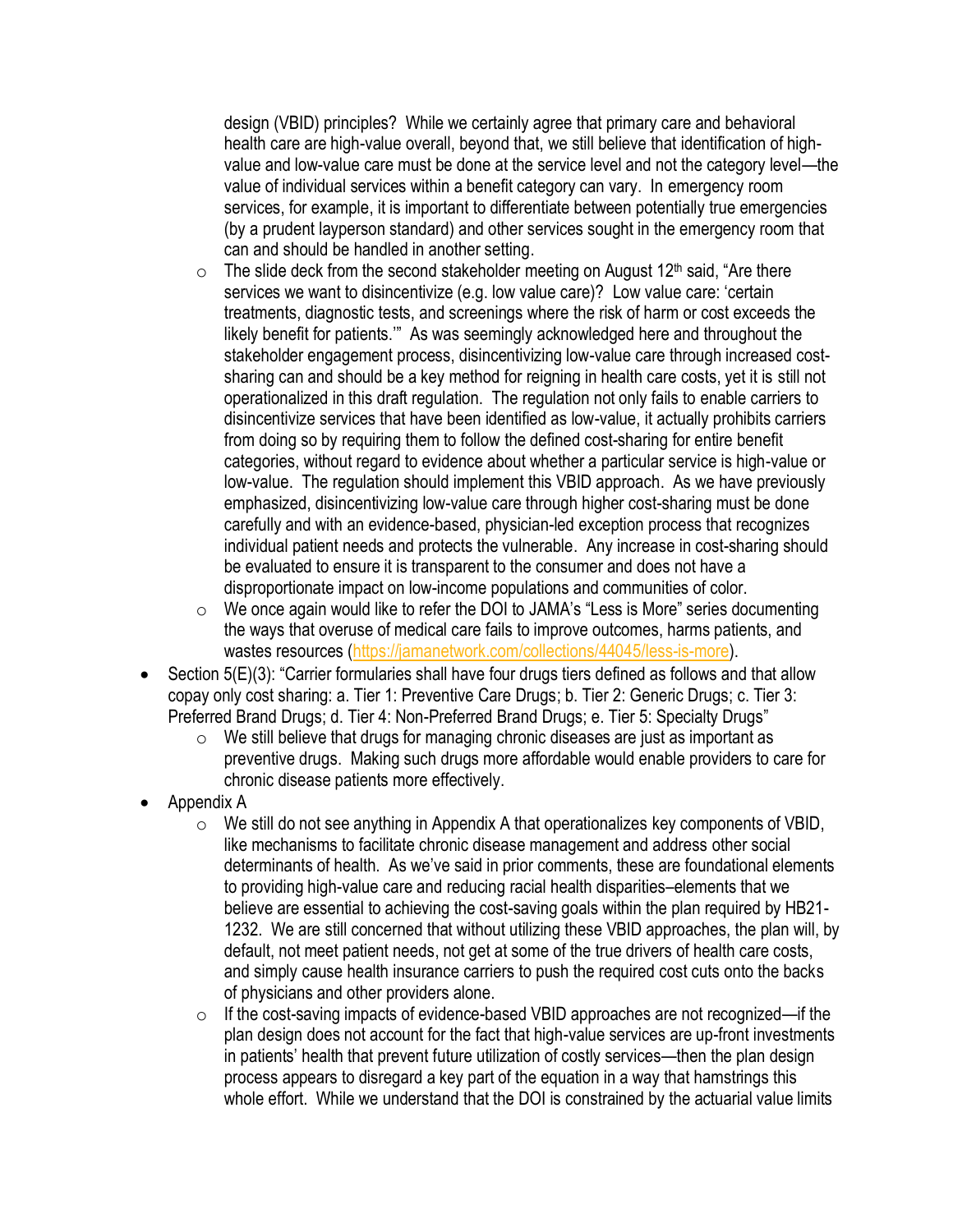of the metal tiers, we are concerned that the modeling informing the design of the standardized plan does not take into account the true value of high-value services. The inclusion of three free visits in the Bronze plan for mental health, behavioral health, substance use disorder, primary care, and prenatal/postnatal care is evidence of this problem. The DOI indicated that including more of these visits would have made the plan too "rich"—but of course the inclusion of more free visits makes the plan too "rich" if the modeling only takes into account the cost of these services and not the value (the downstream cost savings) they bring that actually makes them high-value. The modeling, and therefore the plan design, does not take into account the savings that would come from increasing access to primary care physicians or outpatient specialty care to manage chronic conditions, which has been shown to reduce unnecessary diagnostic testing, referrals for urgent care visits, emergency room visits, and hospitalizations for chronic disease patients. In particular, access to specialist office visits could be improved by lowering the \$80 copay in the Silver plan and instituting a reasonable copay in the Bronze plan instead of including 50% cost-sharing. Many complex system diseases are primarily cared for by a specialist, so affordable, predictable copays for specialty care could significantly reduce unnecessary costs due to unmanaged chronic diseases.

- $\circ$  We still do not see anything that encourages the delivery of care at appropriate, high-value sites of service. For example, there are certain surgeries/procedures that should be incentivized to be performed in ambulatory surgery centers rather than hospitals.
- $\circ$  We still do not see anything that addresses social supports (e.g., transportation and other social services) that would improve patients' access to care.
- Other
	- $\circ$  We still do not see anything about ongoing data collection and evaluation to monitor how the standardized plan is affecting consumers and particularly how it is affecting racial health disparities.

We would also like to reiterate that we need to focus on quality and access and not just cutting costs—this plan must drive better value in health care, increase competition, and enable broad provider participation. Without using a plan design that invests in keeping patients healthy by focusing on prevention and chronic disease management and that drives the provision of high-value care, there are few options left to commercial plans besides sweeping, blunt provider payment cuts and onerous utilization management procedures that harm patients and burn out physicians and other providers.

Thank you again for your efforts to incorporate stakeholder feedback as you continue to make important improvements to this regulation. We hope that these comments are helpful as we all work toward the shared goals of finding cost savings for patients so they will have greater and more equitable access to high-quality care.